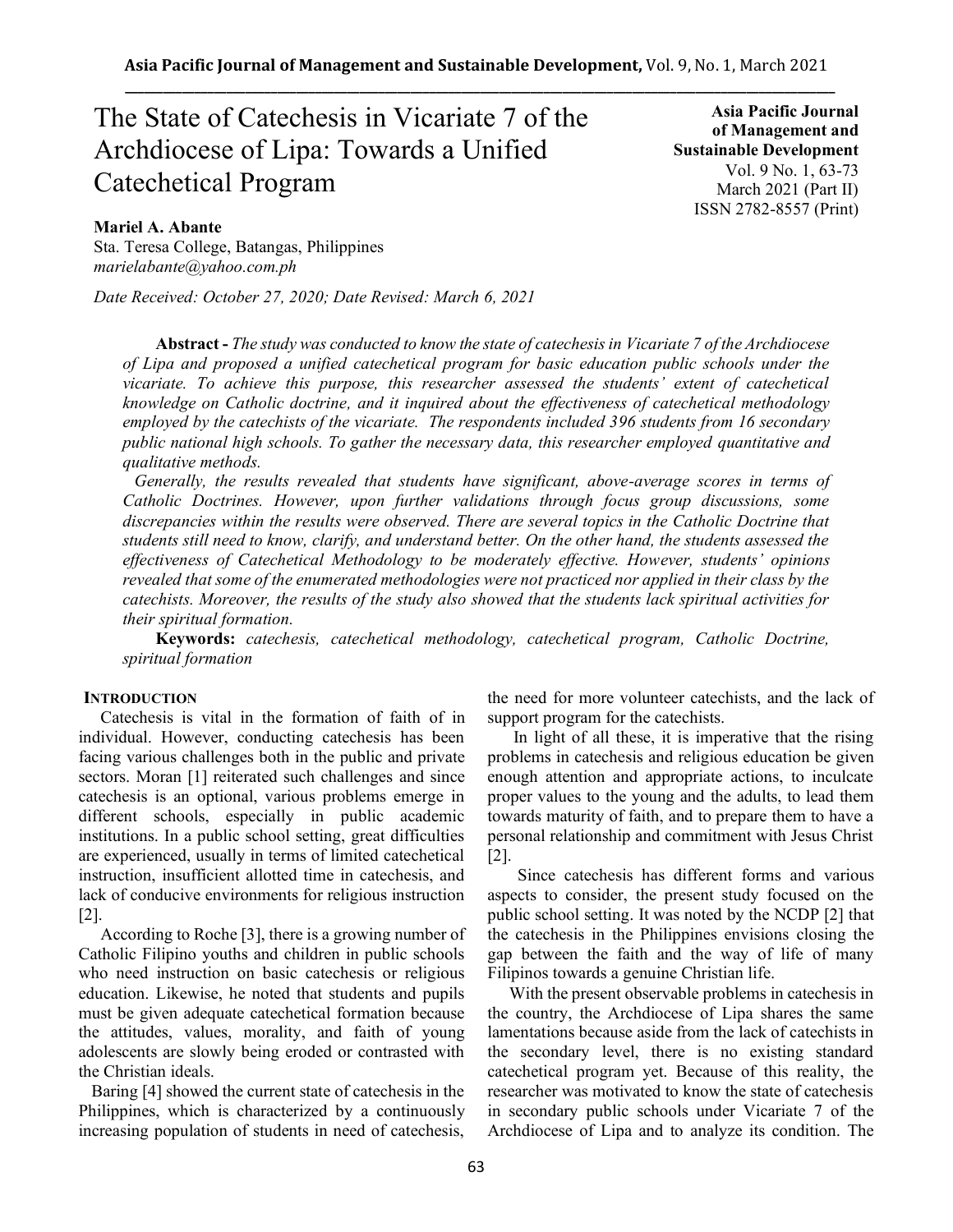result of the study would be the basis for creating a Unified Catechetical Program.

### **Catechesis**

 In the Philippines, catechesis has been a vital and timely concern by the local churches. The Catholic Bishops Conferences in the Philippines' (CBCP) position paper on the Synod Theme "Catechetics in Our Time" expressed general observations in the Philippines where catechesis must play an important role in forming the attitudes and values, not only of the students in schools but also of the adults and out-of-school youth. [5]. Catechesis, specifically in a school, is one of the means of evangelization. Through a systematic catechetical instruction, the catechists must instruct the students about the "fundamental teachings of the Church, the living content of the truth which God has wished to convey to us" [6]. Phan [7] recognized catechesis as an essential component of the church's evangelizing mission. It must be understood and carried out within that perspective, not in opposition or separation from evangelization.

 Cardinal Vidal [8] reminded people, through his pastoral letter, of the mandate of the Philippine Constitution regarding religious instruction in public schools in both elementary and secondary levels, which should be taught in not more than 90 minutes within class hours. He appealed for more volunteer catechists because the ratio between the number of students in public schools and the number of catechists is not proportionate. Moreover, he also emphasized the need for the catechetical fund and the support from the government authorities and parents to facilitate the implementation of this catechetical work. Cardinal Vidal also added that: "This mission, given to us by God, begins at home, with our children. Parents are the first catechists" [8].

 The Catechism of the Catholic Church [9] pointed out that parents have the primary responsibility for the education of their children. Parents are expected to be the first molders of values, attitudes, virtues, and the faith of their children. Education in faith must begin at the child's early years. Parents should be good models to their children in manifesting a truly Christian way of life and the

### **Catechetical Content**

 The main content of catechesis that must be transmitted and be accepted by heart is the Good News of Salvation [10] and the mystery of God's saving truth through Jesus Christ is the center topic [9]. Through catechesis, this one message must be reflected upon and be studied in a systematic way towards a greater commitment to living a truly Christian life in society and the world [10].

 According to the General Catechetical Directory, the starting point of catechesis must be the act of God's love in revealing Himself to people. This manifestation will help people to know God deeply and to have faith in Him. "Because faith has to be considered as a gift, it has a deep bearing on the whole subject-matter of the ministry of the word" [11].

 The person and mission of Jesus are the heart and center of catechesis to deepen the faith of the Christians Therefore, catechists, through the inspiration of the Holy Spirit, must speak with the truth about Jesus to put students "not only in touch but also in communion, in intimacy with Jesus Christ". Jesus' life teaches people how to live a Christian life. Likewise, Jesus teaches believers to follow Him and to be His disciples [12].

 "Following Christ is not easy" but as a Christian, one must not only believe in doctrine but has to follow Jesus in action through "authentic discipleship" [12] because only by faith and doing acts of goodness or charity would be God's basis of judgment to people [13].

 Deciding to follow Christ or doing discipleship could strengthen one's faith. Through this positive response, "Christian Faith radically influences the moral life of the Filipinos" [12] because only by faith could a person better understand what he/she seeks in God [14]. Moreover, such a decision to follow Christ and be one of His disciples in words and deeds could only be accomplished in communion, particularly with the Church [12].

 In the Church, the sacraments are the center of Catholic life [15]. Sacraments are defined in many ways, but in any kind of celebration, these give Christians opportunities to have an encounter with God [12]. A sacrament is an external or sensible sign, instituted by Christ, which causes the grace it signifies [9].

 To teach the catechetical content, many catechisms could be used in catechizing, but there is an inculturated catechism intended for the Philippine context that meets the needs in catechesis. "The call for a renewed integral catechesis has intensified the widely-felt need for a new, up-to-date, and officially approved exposition of the Catholic Faith" [15], and this urgent demand was answered by the Catechism for Filipino Catholics [12] which was used by the researcher and became the basis of this research.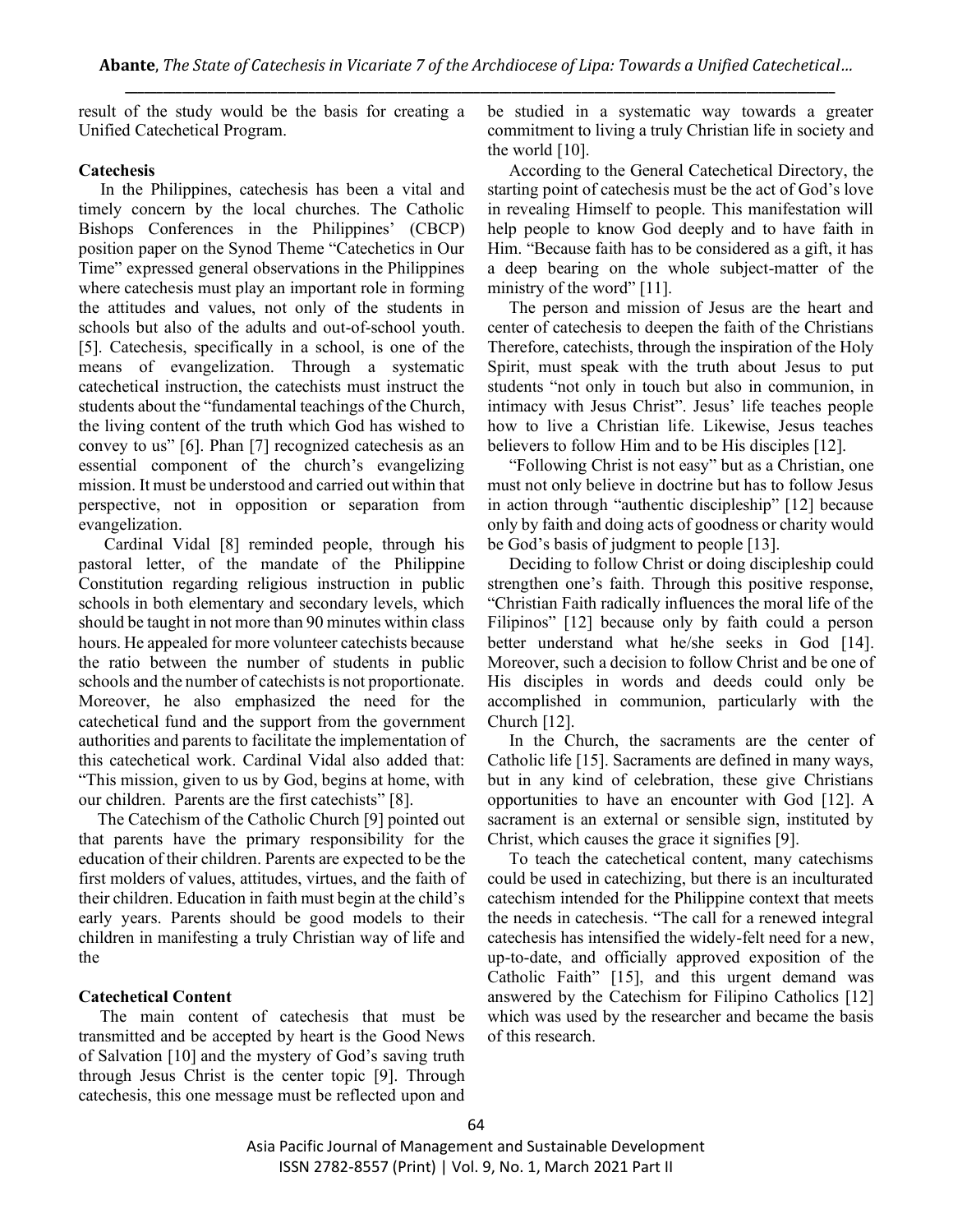## **Catechetical Methodology**

In a classroom setting, catechists and religious educators use various catechetical methodologies to achieve the objectives concerning doctrine, morals, and worship. They choose from a variety of techniques on how to communicate the Word of God in a concrete situation and on the level of students' understanding. However, it was noted by the National Catechetical Directory for the Philippines that the effectiveness of any catechetical methodology is partly dependent on the competency of the catechists and religious educators. They must be careful in achieving the proper balance between the "God-inspired content (Revelation) and the chosen method for the proclamation in the specific context of the catechesis" [2]. The methodology is one of the important components in creating a catechetical program. Same with the content, the methodology needs an equal emphasis.

Different methods in cate chesis have been continuously emerging. To assess the effectiveness of any catechetical methodology, the NCDP provided three basic criteria or catechetical principles, also known as the Pedagogy of Faith, which became the basis of the researcher in this study. The first principle, which is the integrated catechesis, "refers to the holistic, unified character of all authentic catechesis" [2]. Catechesis must be transmitted not only to be remembered but to put the Good News in heart and be lived out every day. Therefore, any form of integration aims at closing the gap between what is taught and what is lived in the students' daily lives. The basic goal of any form of integration is "to bring effectively the total inspiring message of Christ into the minds, wills, and hearts of today's Filipino" [2].

The second catechetical principle is an inculturated catechesis. Inculturation takes place in different ways and means in catechizing. This principle takes into consideration the persons being catechized. The catechist must be aware of the students' personal, social, economic, political, and spiritual backgrounds. Likewise, their family and community backgrounds will also be checked, along with their value system, cultures, and traditions. Moreover, this principle allows the catechists to express the Christian message through "images, symbols, and rites that are indigenous to Philippine culture" [2] like liturgy, para-liturgy, family celebrations, feasts, and sacramental practices. This principle aims to help the Filipinos better understand and perceive the "Good News" where they could easily relate and respond to in a uniquely Filipino manner.

The third and last principle is community-forming. The growth of the believers' faith must be built in forming a relationship with Christ and with the community. As members of the Church, they may be different from one another but they share in fulfilling the responsibilities of the Church's catechetical work [2].

# **OBJECTIVES OF THE STUDY**

 This paper focused on assessing the student's knowledge of Catholic Doctrines and their perceived effectiveness of Catechetical Methodology. The paper also sought to know the difference in the respondents' responses in terms of their profile variables. Likewise, it identified if there is a significant relationship between the students' knowledge of catechetical doctrine and the effectiveness of the catechetical methodology. The results of the study were used as the basis for proposing a unified catechetical program written in Filipino for Vicariate 7 secondary public schools.

# **METHODS**

## **Research Design**

The quantitative method using a questionnaire was applied to assess the knowledge of the students on catechesis and the effectiveness of methodology employed by the catechists. On the other hand, the qualitative method was also used to counter-validate and strengthen the students' responses to the questionnaire.

# **Respondents**

 The study involved 396 high school students from16 public schools for the academic year 2017-2018 in Vicariate 7 of the Archdiocese of Lipa, Batangas.

 Considering the large population (12,468 students) of sixteen (16) secondary public schools in four Districts, proportionate random sampling was employed following the configuration of the districts within Vicariate 7.

 For the sampling design, the total population of students in each district was gathered and the proportion of samples was computed using Slovin's formula following the population sizes of each district.

#### **Instrument**

 The main instrument used in data gathering was a survey questionnaire, which was designed by the researcher. Only one set of the survey questionnaire was used in the study. It was designed to know the state of catechesis in Vicariate 7 of the Archdiocese of Lipa. In doing this, the study was limited to assessing the respondents' knowledge of catechetical contents and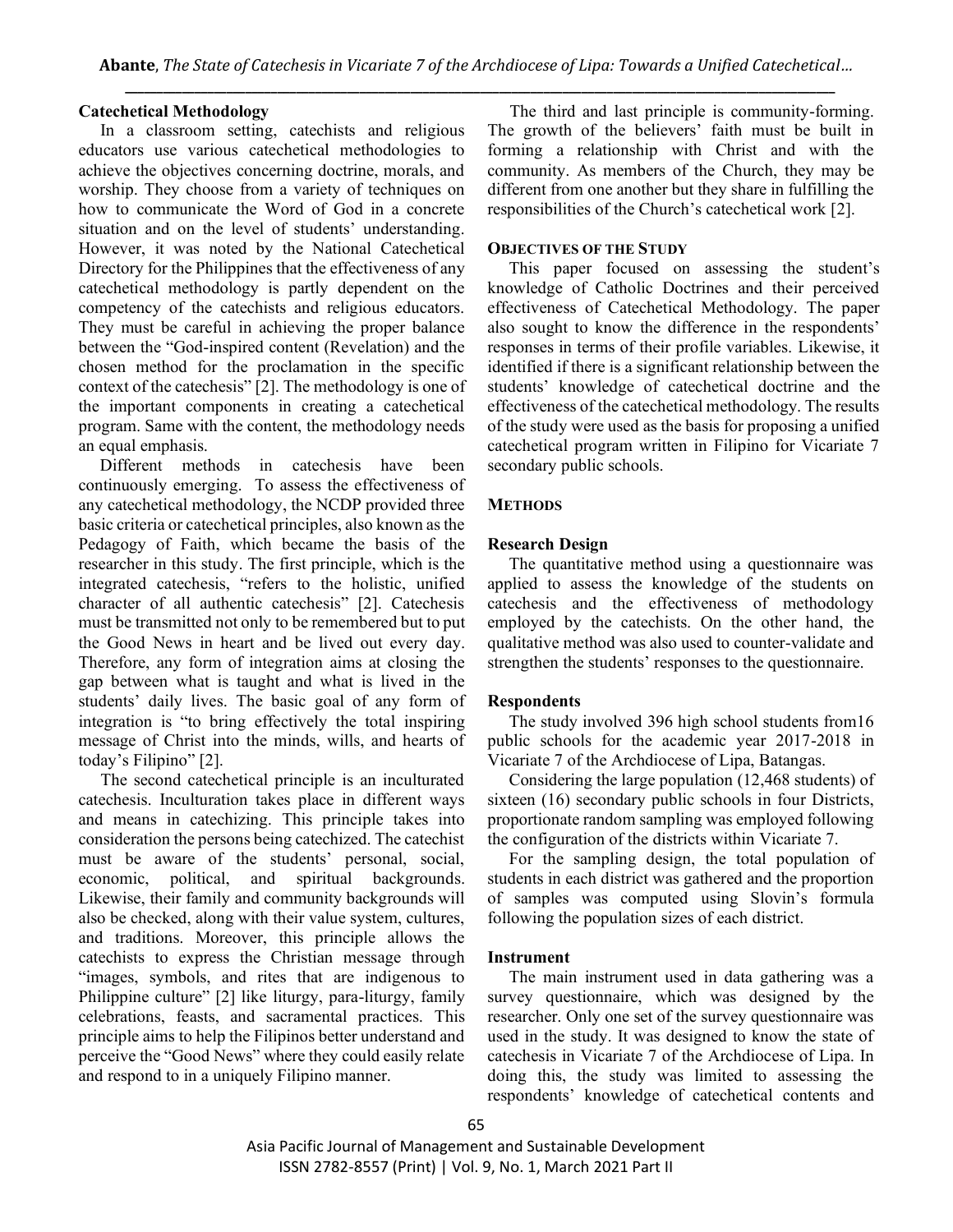their perception of the level of effectiveness of the catechists' catechetical methodology employed in teaching. The questionnaire was validated by four subject matter experts and a measurement expert. Moreover, the questionnaire was written in Filipino because the target respondents came from public secondary schools and the medium of instruction in teaching Religion subject is Filipino. The said instrument was counterchecked by the Filipino Instructor for the accuracy of the items translated in Filipino.

 The questionnaire for the students is composed of three parts: The first part of the questionnaire deals with the respondents' profile, which provided information in terms of gender, parental status, with or without catechesis, school, and year level.

 The second part deals with the items on the Catechetical Contents, particularly on Revelation and Faith, Jesus and Discipleship, Morality/Moral Life, Church and Sacraments, and Mary, Mother of Jesus. Such items were based on the Catechism for Filipino Catholics.

 The last part pertains to the items on Catechetical Methodology, which centered on the different types of methods and strategies employed by the catechists in teaching. The three principles (integrated, inculturated, and community-forming) on assessing the effectiveness of certain methodologies were derived from the National Catechetical Directory of the Philippines.

# **Procedure**

 Initially, the researcher submitted a letter to the following: the Archbishop of Lipa, Department of Education (DepEd) Region IV-A Superintendent, and sixteen school principals, to ask for permission to conduct the instrument to the students regardless of whether they receive catechesis or not. She then distributed the instruments. After retrieval, the researcher tallied and tabulated the data. The results were subjected to statistical treatment, interpretation, and analysis.

 To further validate the results of the survey, the researcher interviewed to 16 students who represented all grade levels. The researcher went to four schools, two schools with formal religious education, and another two schools without formal religious education. [add]

 The data were statistically treated using the following tools:

 Frequency. It is used to determine the number of times which a particular data occurred (Panopio, 2004). For the present study, it was used to determine the number of times which the data occurred in the profile of all the respondents included in the study.

 Percentage. It is used as one of the statistical tools expressing proportion (Panopio, 2004). In the present study, it was used to determine the portion of the respondents in terms of the profile variables.

 Mean. It is an arithmetic average of a range of values or quantities to measure the mid-point of a set of values (Panopio, 2004). In the present study, it was utilized to compare the average mean scores of the studentrespondents with regard to their gender, year level, school, with or without catechesis, and parental status in terms of content and methodology.

 T-test. It is used to look at the differences in the responses between two groups on some variable of interest (Panopio, 2004). In this study, it was employed to know if there was a significant difference in the responses in terms of gender, family status, and with or without catechesis.

 Chi-Square. This tool is applied when there are two categorical variables from a single population. It is used to determine if there is a significant association between the two variables (Punzalan and Uriarte, 2010). In the present study, it was used to know if there were significant relationships between the students' knowledge of catechetical content and the effectiveness of catechetical methodology employed by the catechists.

 One-Way ANOVA (Analysis of Variance). It is used to determine whether there are significant differences between the means of three or more independent unrelated groups (Punzalan and Uriarte, 2010). In this study, it was utilized to determine the significant differences in the responses of the student-respondents terms of school and year level.

 The following scales were used by the researcher in the study.

A. Catechetical Content

| Score Range                        | Options        | Verbal Interpretation  |
|------------------------------------|----------------|------------------------|
| 4.50-5.00                          | 5              | To a very great extent |
| 3.50-4.49                          | 4              | To a great extent      |
| 2.50-3.49                          | 3              | To a moderate extent   |
| 1.50-2.49                          | 2              | To some extent         |
| 1.00-1.49                          | 1              | To least extent        |
| <b>B.</b> Catechetical Methodology |                |                        |
| <b>Score Range</b>                 | Options        | Verbal Interpretation  |
| 4.50-5.00                          | 5              | Highly effective       |
| 3.50-4.49                          | 4              | Moderately effective   |
| 2.50-3.49                          | 3              | Least effective        |
| 1.50-2.49                          | $\mathfrak{L}$ | Needs improvement      |
| 1.00-1.49                          |                | Not applicable         |
|                                    |                |                        |

#### **RESULTS AND DISCUSSION**

The following tables show the results derived from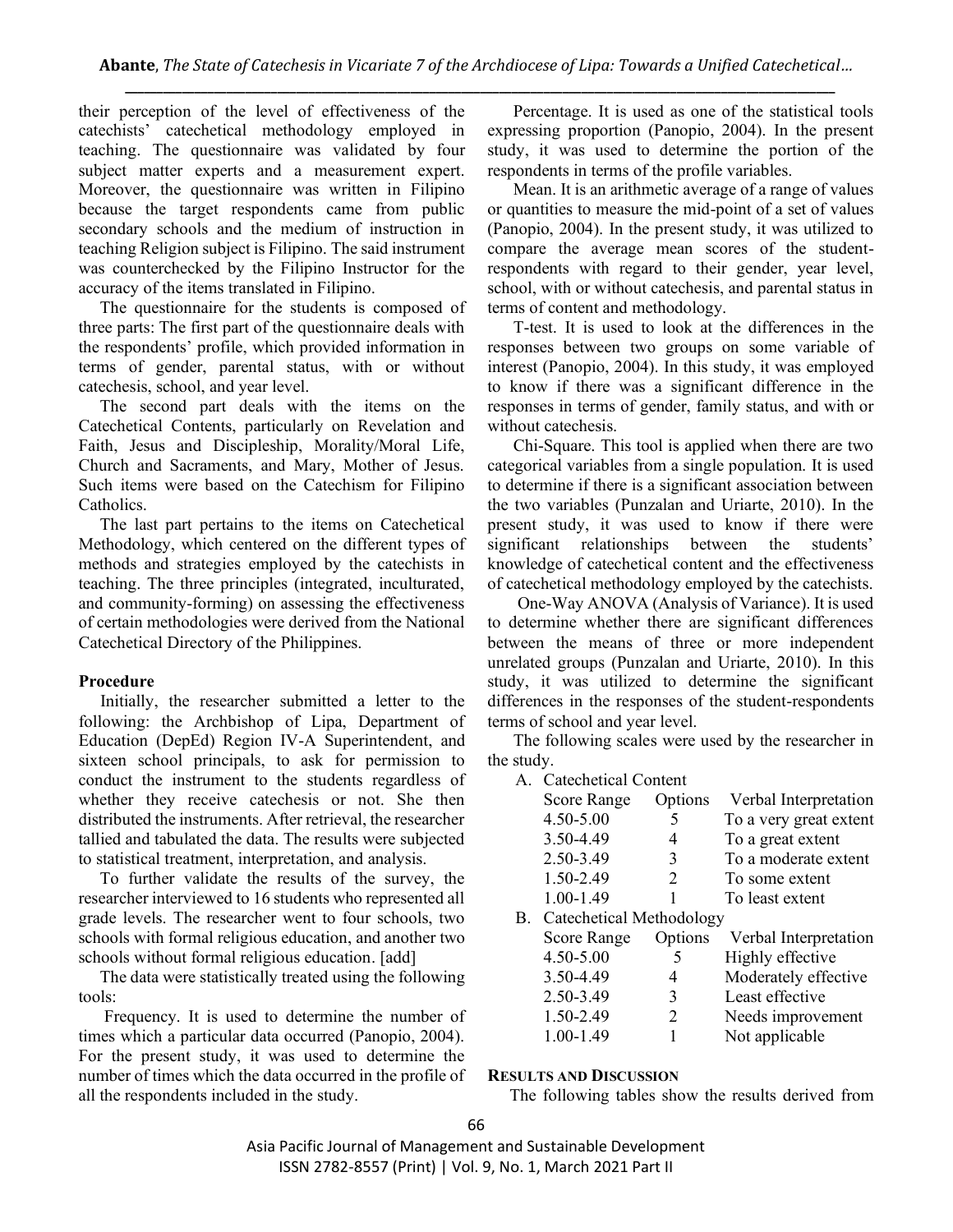the questionnaire administered in 16 secondary public schools within Vicariate 7 of the Archdiocese of Lipa. Table 1. The Students' Catechetical Knowledge on Revelation

| <b>Items</b>                                                                     | WM   | VI        |
|----------------------------------------------------------------------------------|------|-----------|
| 1. I know that God revealed Himself in the<br>creation story.                    | 4 28 | GЕ        |
| 2. I know that God revealed Himself in<br>different times and ways.              | 439  | <b>GE</b> |
| 3. I know that God revealed Himself to let<br>people know His plan of salvation. | 437  | <b>GE</b> |
| 4 I know that Jesus Christ is the fullness<br>of God's self-disclosure.          | 436  | GЕ        |
| 5. I know that God revealed Himself<br>through the Scriptures.                   | 4 49 | GE        |
| Composite Mean:                                                                  | 438  | GЕ        |
| Note: $GE - To$ a Great Extent                                                   |      |           |

Table 1 displays that students have a great extent of knowledge on Revelation with the composite mean of 4.38. It implies that students have good knowledge of God's divine revelation. They have basic knowledge about God and the mystery of the saving plan for people. The results have similarities with the findings of Torres [16], which showed that the student-respondents have sufficient knowledge about God and the Sacred Scriptures. However, the interview resulted that they still lack knowledge about it. Thus, the researcher included in the program the necessary topics which students must know and understand about God and Sacred Scriptures.

Table 2. The Students' Catechetical Knowledge on Faith

| <b>Items</b>                               |      |     |
|--------------------------------------------|------|-----|
| 6. I know that faith is believing in God   |      |     |
| through Jesus Christ with the Holy         | 449  | GE  |
| Spirit.                                    |      |     |
| 7. I accept Jesus as my Savior because of  | 4.66 | GE. |
| my faith.                                  |      |     |
| 8. I have a connection with God through    | 441  | GE. |
| my faith.                                  |      |     |
| 9. I know that faith is one of the keys to | 4.59 | GE  |
| attaining salvation.                       |      |     |
| 10. I know that faith is given by God.     | 4.39 | GЕ  |
| Composite Mean:                            | 4.51 | GE  |
|                                            |      |     |

Note: *GE – To a Great Extent*

Table 2 shows the students' responses got the composite mean of 4.51, which affirms that they have a very great extent knowledge of Faith. They know well what faith is and it implies that students' have strong faith in God. Filipino youth are religious based on the recent studies on the centrality of religiosity [17]. However, this contradicts the findings of Cornelio [18] with the declining faith of young Filipinos. This was also the concern of Moran [1] because many Christians, especially the youth, are now in a period of great crises concerning Christian faith. The NCDP [2] also has this notion that there is a gap between the claimed Christian Faith and the Christians' way of life nowadays. That is why Fr. Roche [19] challenged the catechists to close such a gap by integrating the basic dimensions of faith with the practical ways of the Christian life. In this regard, the PCP II [15] made catechesis as one of the instruments in molding one's faith, to be the priority of renewal.

|          | Table 3. The Students' Catechetical Knowledge |  |
|----------|-----------------------------------------------|--|
| on Jesus |                                               |  |

| <b>Items</b>                                                                 | WM   | VI        |
|------------------------------------------------------------------------------|------|-----------|
| 11. I know that Jesus is the Son of God<br>who saved us from our sinfulness. | 4.60 | GE        |
| 12. I know that Jesus will come again to<br>judge the living and the dead.   | 4 26 | GE        |
| 13 I know that Jesus is the second person<br>of the Holy Trinity.            | 395  | <b>GE</b> |
| 14. I have a personal relationship with<br>Jesus.                            | 4 18 | GE        |
| 15. I know that Jesus Christ is both God<br>and man.                         | 4 20 | GE        |
| Composite Mean:                                                              | 4 24 | GЕ        |

Note: *GE – To a Great Extent*

The students' response got a composite mean of 4.24, which affirms that they know concepts on Jesus to a great extent. The overall picture of the students' assessment of their knowledge and relationship with Jesus is relatively good. The data somehow revealed that students have little knowledge of the Holy Trinity and Jesus' dual nature as human and divine. It seems that students are not fully aware of the mystery of God with three divine persons and their functions as the Creator (Father), the Savior (Son), and the Sanctifier (Holy Spirit).

The result has similarities with what is happening in the society, which was noted by the CFC [12]. According to CFC [12], some of the Filipino Catholics find ways to be closer to Jesus and have the yearning for spiritual intimacy with Jesus but often, they could hardly live by Jesus' teachings in their daily words and actions. This statement was also agreed upon by some of the students during the interview. They shared that they find it hard to follow the teachings of Jesus and to do good every day.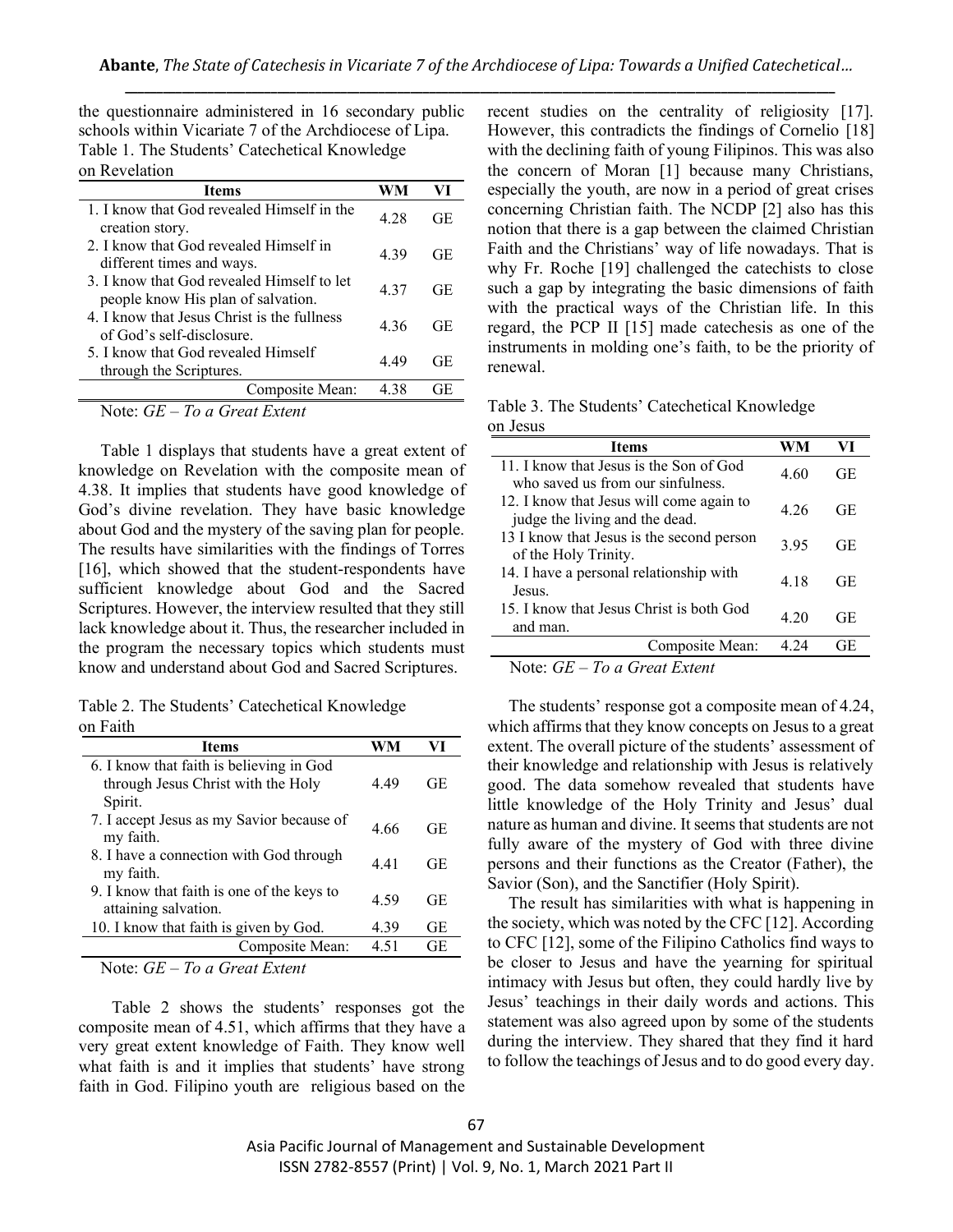As stated in Table 4, the students' responses got a composite mean of 4.27 which affirms that they know concepts on Discipleship to a great extent.

Table 4. The Students' Catechetical Knowledge on Discipleship

| <b>Items</b>                                                                    | WM    | VI        |
|---------------------------------------------------------------------------------|-------|-----------|
| 16. I know that discipleship is a decision<br>to live out the Christian Faith.  | 4 3 5 | GE        |
| 17 I know that I have to live the<br>Christian way of life.                     | 441   | GE        |
| 18 I responded to the call of Christ on<br>following Him.                       | 4.32  | GE        |
| 19. I committed myself to follow Christ.                                        | 4.30  | GЕ        |
| 20. I know that Discipleship is living a<br>life like Christ.                   | 394   | <b>GE</b> |
| Composite Mean:                                                                 | 4 24  | GE        |
| $T_{\rm eff}$ of $T_{\rm{meas}}$ $T_{\rm{meas}}$<br>$N_{\text{max}}$ $\alpha_E$ |       |           |

Note: *GE – To a Great Extent*

As stated in Table 4, the students' responses got a composite mean of 4.27 which affirms that they know concepts on Discipleship to a great extent. The students know that discipleship is not just having a relationship with Jesus but a matter of responding and committing oneself to follow Jesus towards moral life [12]. However, CFC [12] asserted that there seemed to have a serious gap between the external expression of Christian faith and authentic discipleship. At present, the same error is the split between the professed faith of many Catholics and the practice of their daily lives. This statement still holds to the present study, which was reflected in the information gathered during the interview.

Table 5. The Students' Catechetical Knowledge on Morality/Moral Life

| <b>Items</b>                                                      |      | VI |
|-------------------------------------------------------------------|------|----|
| 21. I know that God's commandments                                |      |    |
| are the guide of every Christian to live                          | 4.17 | GE |
| a moral life.                                                     |      |    |
| 22. I know that God's commandments                                |      |    |
| are the guide of every Christian to live                          | 4.31 | GE |
| a moral life                                                      |      |    |
| 23 I live morally by respecting my                                | 437  | GE |
| dignity and other's dignity.                                      |      |    |
| 24 I live morally by following my                                 | 4 22 | GE |
| conscience.                                                       |      |    |
| 25. I respect my whole being and others                           |      |    |
| as well because we are the temple of                              | 4.33 | GE |
| the Holy Spirit.                                                  |      |    |
| Composite Mean:                                                   | 4 28 | GE |
| $N_{\alpha\star\alpha}$ . $CE$<br>$T_{\alpha\alpha}$ Cusat Extent |      |    |

Note: *GE – To a Great Extent*

As stated in Table 5, the students' responses got a composite mean of 4.28, which affirms that they know concepts on Morality/ Moral Life to a great extent. They have enough knowledge on how to live a moral life and how their conscience works. However, the interview revealed that there was a discrepancy between what they know and how they practice it. It is still one of the problems in the Philippines in terms of Catholic Morality. NCDP [2] revealed that many Filipinos profess their faith but at times they refuse to do what is good and proper in various situations according to the teachings of the Church.

As shown in Table 6, the students' response got a composite mean of 4.40 which affirms that they know concepts on Church to a great extent. The students manifest good knowledge of the sacredness of the Church as God's dwelling place. The studentrespondents who are the youth of today must not only have good knowledge about the Church, but their active participation is expected as well. The students have the knowledge of how the Church can help their faith grow, but many of them are not that active in joining different religious activities and are unfaithful to observe Sunday Mass.

Table 6. The Students' Catechetical Knowledge on Church

| <b>Items</b>                                                                              | WM   | VI  |
|-------------------------------------------------------------------------------------------|------|-----|
| 26. I know that the Church is composed<br>of us, people of God.                           | 4.44 | GE  |
| 27. I know that the Church is the<br>communion of people with God and<br>with one another | 446  | GE. |
| 28 I know that the church is a sacred<br>place we pray and worship God.                   | 443  | GE  |
| 29 I know that the Church is the visible<br>sign of God's spiritual grace.                | 4 32 | GE  |
| 30. I know that the Church is where my<br>faith grows.                                    | 4 34 | GE  |
| Composite Mean:                                                                           | 4.40 | GE  |

Note: *GE – To a Great Extent*

The conducted survey research in the Philippines confirmed the result of the present study. According to the National Filipino Catholic Youth Survey [20] conducted by the Episcopal Commission on Youth (ECY), much Filipino youths prefer to pray individually but seldom or never participate in Church activities. The Youth Survey [19] reported that the attitude of the youth toward the Church has a very limited understanding of faith and only 18 percent of Filipino youth are involved in Church activities. In the findings of Torres [16], she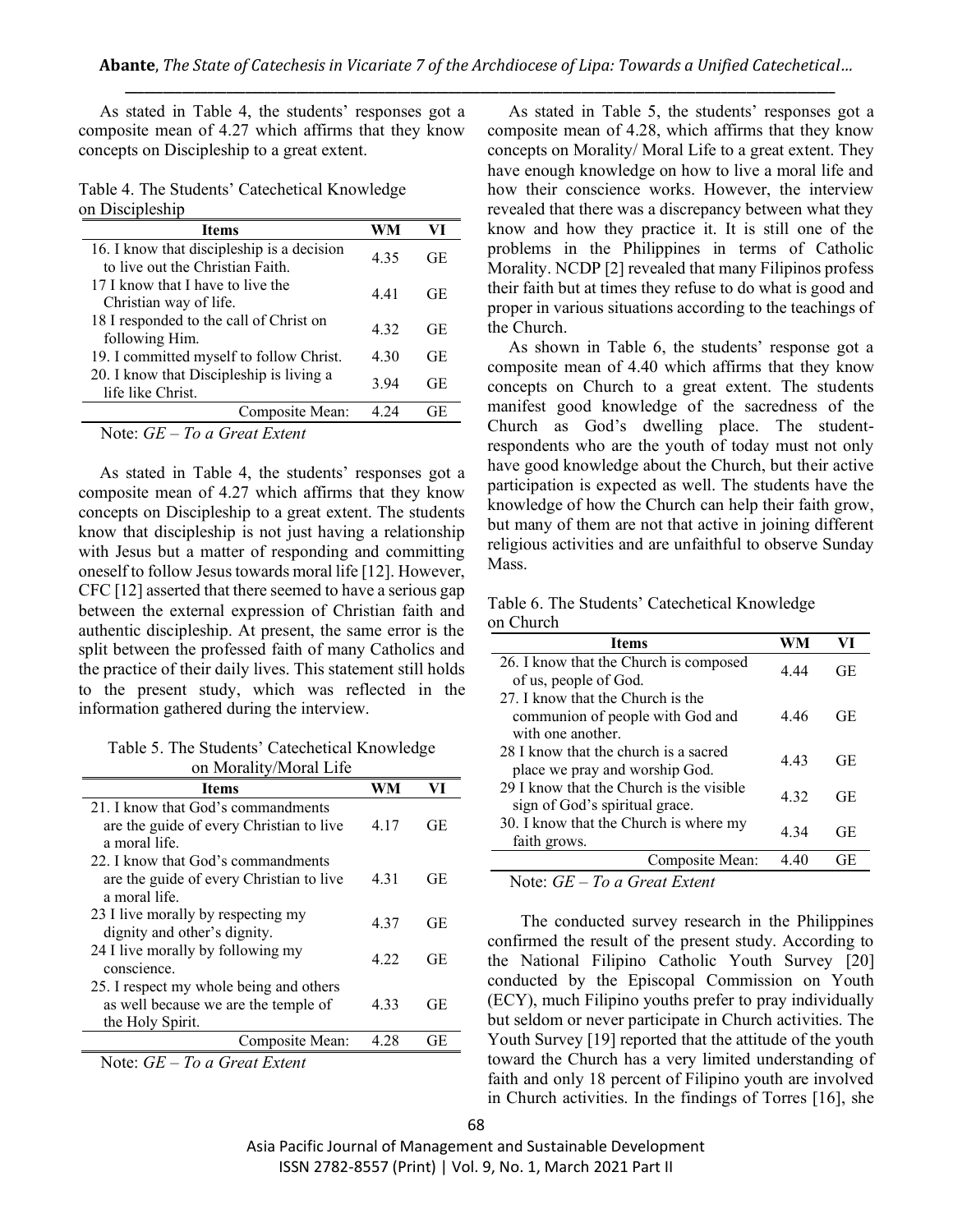found out that the instruction on the Church seemed not given much emphasis. Thus, the schools' Religion Program must be improved and modified.

Table 7 depicts the students' response with a composite mean of 4.05 which affirms that they know concepts on Sacraments to a great extent. The data shows that the students' knowledge of sacraments is not only limited to the seven ritual celebrations in the Church but extends to a deeper meaning of sacraments as the visible sign of God's presence on earth. However, data on the survey conducted by the Episcopal Commission on Youth (ECY) in 2002 was quite contradicting to the present study. The survey showed that much Catholic youth's receptions on sacraments ranked second to the last among the things they do to express their faith. The said survey concluded that the youth's appreciation of the importance of sacraments is low [20].

Table 7. The Students' Catechetical Knowledge on Sacraments

| Items                                     |      |     |
|-------------------------------------------|------|-----|
| 31. I know that the sacraments are the    | 4.04 | GE  |
| seven ritual-celebrations in the Church.  |      |     |
| 32 I know that the sacraments are the     |      |     |
| visible signs and symbols of God's        | 4 05 | GE. |
| presence in our time.                     |      |     |
| 33. I know that the sacraments help us to | 4 08 | GE. |
| nourish our Catholic Faith.               |      |     |
| 34 I am aware that God's sacraments are   | 397  | GE. |
| closer to our everyday life.              |      |     |
| 35. I know that Jesus is the sacrament of | 4.12 | GE  |
| God on earth.                             |      |     |
| Composite Mean:                           | 4.05 | GE  |

| Table 8. The Students' Catechetical Knowledge |  |
|-----------------------------------------------|--|
| on Mary, Mother of Jesus                      |  |

| <b>Items</b>                                                                           | WM    | VI |
|----------------------------------------------------------------------------------------|-------|----|
| 36. I know that Mary is the Mother of<br>Jesus and our mother too.                     | 4.31  | GE |
| 37. I know that Mary was conceived<br>without original sin.                            | 4 2 4 | GE |
| 38. I have a personal relationship with<br>Mary.                                       | 3.91  | GE |
| 39. I know that Mary was assumed<br>unto heaven both body and soul.                    | 4.01  | GE |
| 40. I am aware that the two of the Holy<br>Days of Obligation are in honor of<br>Mary. | 3.81  | GE |
| Composite Mean:                                                                        |       |    |

As can be gleaned from Table 8, the students' responses got a composite mean of 4.06, which affirms that they have concepts on Mary, Mother of Jesus to a

great extent. The students' knowledge about Mary as the mother of Jesus is relatively good. The present result of the study is congruent with the data of Sarmiento, which revealed that his participants are spiritually conscious about Mary in terms of their attitudes and practices. The present data also shows that students have a relationship with Mary although it is not that very deep. Likewise, the data shows that students seemed not fully aware that two of the Holy Days of Obligation that the Filipinos celebrate yearly are about Mary, as well as the rich meaning of the Marian Dogmas.

To sum up, students from sixteen schools know the Catholic Doctrines of the Church. Whether they have a Religion subject or not, the students know to a great extent the concepts on Revelation, Faith, Jesus, Discipleship, Morality/Moral Life, Church, Sacraments, and Mary, mother of Jesus. However, there was some discrepancy in the results between the interview and the survey questionnaire.

| Table 9. Effectiveness of the catechists' methodology |  |
|-------------------------------------------------------|--|
| relative to Integration                               |  |

| $\mathbf{v}$ muscom                                                                                                                       |      |    |
|-------------------------------------------------------------------------------------------------------------------------------------------|------|----|
| Items                                                                                                                                     | WM   | VI |
| 1. The catechist uses biblical<br>narratives, liturgical acts, lives of<br>saints, events in the Church and<br>relate it with the lesson. | 4.34 | МE |
| 2. The catechist proclaims the Gospel<br>message and challenges us to apply it<br>to a daily life event.                                  | 4.37 | МE |
| 3. The catechist requires us to<br>memorize the basic prayers and to<br>practice it in our daily life.                                    | 4.40 | МE |
| 4. The catechist integrates every lesson<br>with the current social issues in the<br>country.                                             | 3.83 | МE |
| 5. The cate chist creatively uses the<br>primary sources in teaching like the<br>Bible, Church Documents, CFC,<br>NCDP, and the like.     | 4.37 | МE |
| Composite Mean:                                                                                                                           | 4.26 | МE |
| Note: Moderately Effectively (ME)                                                                                                         |      |    |

Table 9 shows that the students' response got the composite mean of 4.26, which affirms that the catechists' catechetical methodology relative to integration is moderately effective. It shows that catechists integrate a variety of authentic sources of the church in teaching. They likewise integrate social issues, life-experiences, the life of the saints, and the like which encourage students' participation in class. This method employed by the catechists helps them meet the basic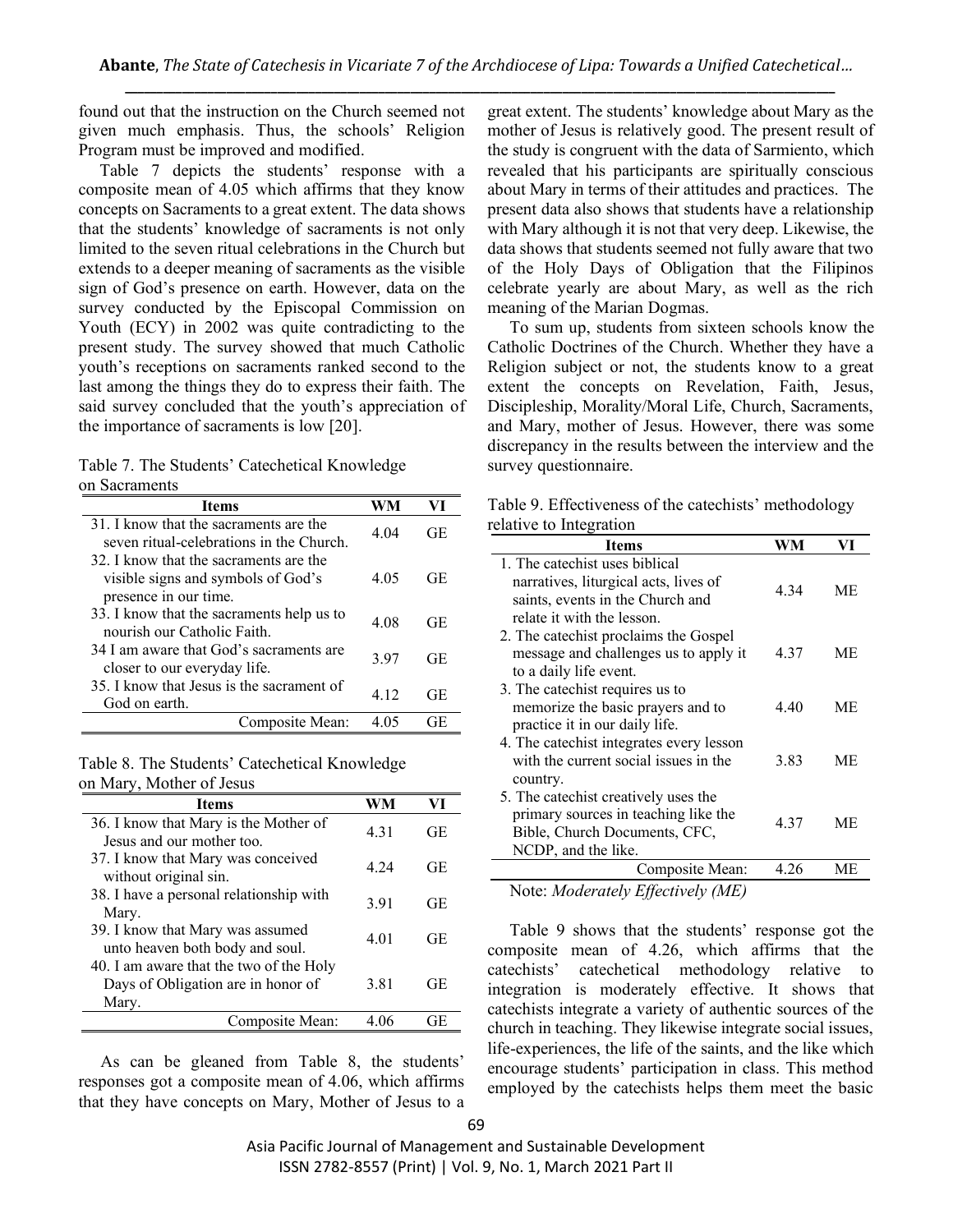goal of pedagogy of faith among the students, the Life Integration [12]. The catechists do not only fill in the minds of students with the knowledge of Catholic Doctrines but challenge them to live out in their daily lives the message of God. For some students, they perceived positively how this method of integration is helpful in their life, especially in giving importance to prayer. They also appreciate listening to the Word of God, which challenges them to be better persons by following the teachings of Jesus. However, contradictory opinions from some students were also revealed on what is happening in their school. Some of them claimed that this method was not fully employed by their catechists.

Table 10. Effectiveness of the catechists' methodology relative to Inculturation

| Items                                                                                                                            | WM   | VI        |
|----------------------------------------------------------------------------------------------------------------------------------|------|-----------|
| 6. The catechist uses images and symbols<br>that are indigenous to Philippine<br>culture in expressing the Christian<br>message. | 3.95 | МE        |
| 7. The cate chist tries to know our deeper<br>knowledge, understanding, and<br>relationship with Jesus.                          | 4 30 | МE        |
| 8. The catechist uses authentic Filipino<br>cultural values, attitudes, and practices<br>in light with the teaching of Jesus.    | 4 20 | МE        |
| 9. The catechist communicates the Word<br>of God in a more personal way.<br>10. The catechist uses the Filipino                  | 4.32 | МE        |
| language to easily explain the Good<br>News.                                                                                     | 4.44 | МE        |
| Composite Mean:                                                                                                                  | 4 24 | <b>ME</b> |
| $\mathbf{M}$ if $\mathbf{I}$ if $\mathbf{H}$ if $\mathbf{M}$ if $\mathbf{M}$                                                     |      |           |

Note: *Moderately Effectively (ME)*

It can be gleaned from the table that the students' responses got a composite mean of 4.24, which affirms that the catechists' catechetical methodology relative to inculturation is moderately effective in the learning process of the students. They give high regard to the catechists' preferred language in catechizing. Using the Filipino language in teaching makes the Word of God alive and have more sense in their life. Another advantage of using the Filipino language is that catechists could explain the lesson well while the students could express their feelings and emotions easier in class. The students also feel the personal approach of catechists in communicating who God is by letting the catechists know the status of their faith-life. Students also find it more interesting to learn in Religion subject whenever the catechist uses Philippine images, symbols, values, culture, attitude, and practices in transmitting the

Word of God in class. However, some observations were revealed by some students who claimed that this method was not regularly performed by their catechists.

Results revealed in Table 11 that the students' responses got a composite mean of 4.12, which affirms that the catechists' catechetical methodology relative to community-forming is moderately effective.

Table 11. Effectiveness of the catechists' methodology relative to Community-Forming

| <b>Items</b>                              |      |           |
|-------------------------------------------|------|-----------|
| 11. The cate chist gives us the           |      |           |
| opportunity to celebrate the Word of      | 4 24 | МE        |
| God as one community.                     |      |           |
| 12. The catechist gives us the task to    |      |           |
| conduct an outreach program to the        | 3.79 | МE        |
| needy.                                    |      |           |
| 13. The catechist gives us a chance to    |      |           |
| have a day of recollection or             | 4.17 | ME.       |
| weekend prayer.                           |      |           |
| 14. The catechist encourages us to join   |      |           |
| in different parish activities and        | 4.08 | <b>ME</b> |
| organizations.                            |      |           |
| 15. The catechist invites us to celebrate | 431  | <b>ME</b> |
| the Holy Mass every Sunday.               |      |           |
| Composite Mean:                           | 4.12 | МE        |

Note: *Moderately Effectively (ME)*

The students affirm their catechists who always invite them to attend the Holy Mass every Sunday and to participate in parochial activities and organization. The data revealed that they did not experience to celebrate the Word of God in the classroom nor a weekend prayer. The students are aware of the importance of conducting an outreach program to the needy. However, they have not been given the chance to do this kind of service. Some of the students suggested implementing this kind of program to extend their help. Students have also expressed their desire to share and let the needy experience the love of God through this kind of service.

Generally, some of the catechists were able to observe the three methodological principles suggested by the NCDP [12], while others were not able to practice these. The three methodological principles were all moderately effective based on the assessment of the students. However, among the three, the Principles of Integration and Inculturation were commonly evident or quite used methods employed by the catechists, while the Principle of Community-Forming was either seldom or not performed by the catechists.

Among the demographic profile variables of the respondents in Table 12, the school where they study is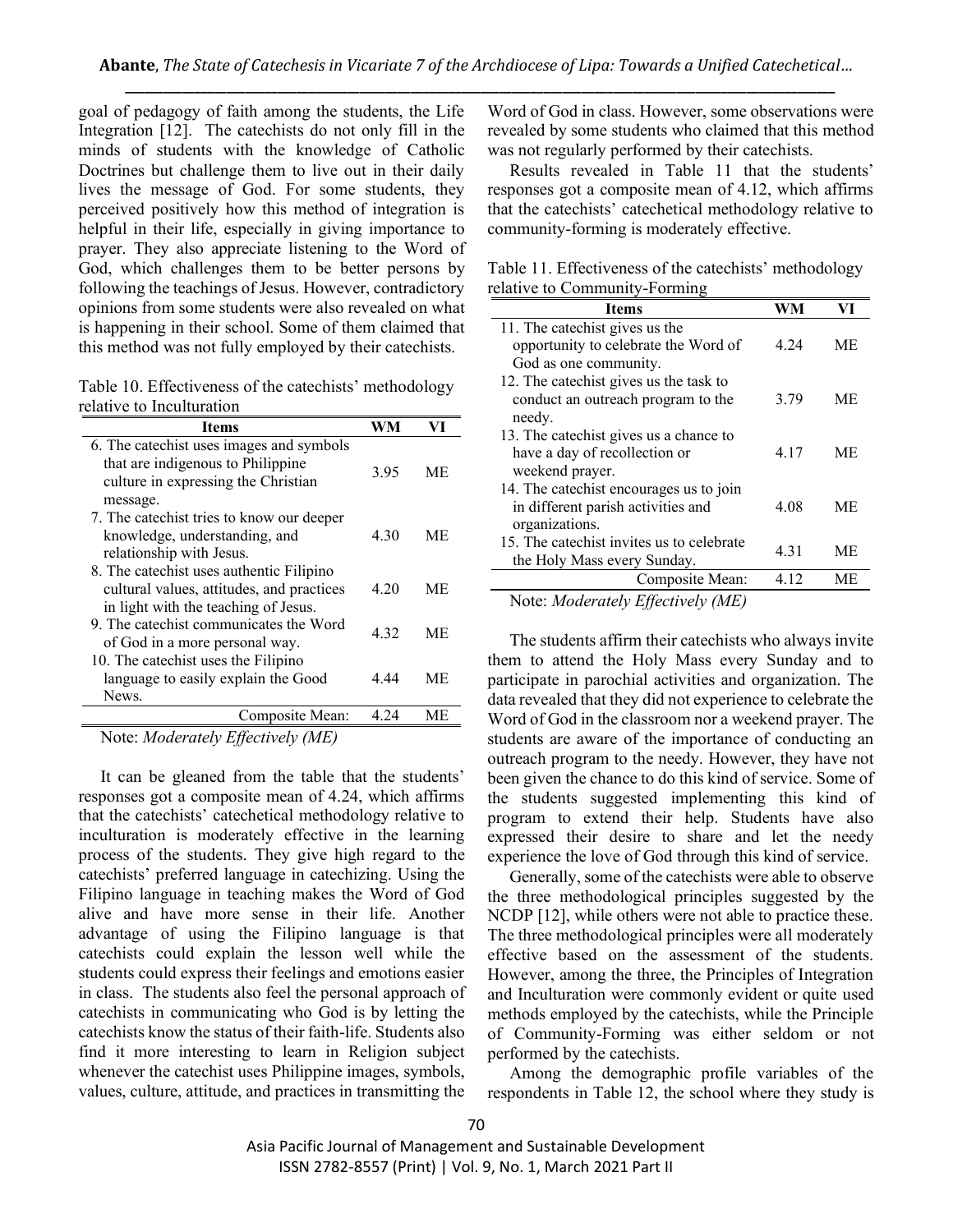the only factor that had a significant difference in their knowledge of the Catholic Doctrine with a p-value of zero which is less that the 5 percent level of significance. This means that there is a significant difference in students' knowledge of the Catholic Doctrines in terms of Revelation, Faith, Jesus, Discipleship, Morality/Moral Life, Church, Sacraments, and Mary, Mother of Jesus when grouped according to school.

Table 12. Difference on the Assessment of Students' Knowledge of the Catechetical Doctrines when Grouped According to Profile Variables

| <b>Profile Variables</b>   | Computed<br><b>F-values</b> | p-values |
|----------------------------|-----------------------------|----------|
| Gender                     | 0.435                       | 0.664    |
| Year Level                 | 0.235                       | 0.872    |
| School                     | 5.075                       | 0.000    |
| With or Without Catechesis | 1.299                       | 0.195    |
| Family Background          | 0.380                       | 0 684    |

It somehow implies that those schools providing catechesis to the students may have an impact on knowing and learning more about their Christian faith compared to those schools that do not devote time to teaching catechesis.

The data implies that students from sixteen (16) schools within Vicariate 7 of the Archdiocese of Lipa have different levels of knowledge on Catholic Doctrines depending on their school. It connotes the differences in culture and practices in each school that might affect the knowledge of students on different Catholic Doctrines. There is a difference in terms of schools, which indicates that having a Religion subject is a contributing factor to the students' knowledge of Catholic Doctrines.

Table 13. Relationship on the Students' Responses Between their Knowledge on the Catholic Doctrines and the Effectiveness of Catechetical Methodology

| <b>Variables</b>                   | Computed<br><b>F-values</b> | p-values |
|------------------------------------|-----------------------------|----------|
| Knowledge of Catholic<br>Doctrines |                             |          |
| Effectiveness of<br>Catechetical   | 0.287                       | 0.000    |
| Methodology                        |                             |          |

It can be seen from the table that the assessment of the respondents on their knowledge of Catholic Doctrines and the effectiveness of catechetical methodology obtained a computed value of 0.287, with a p-value of zero which is less than the 5 percent level of significance.

Such a p-value led to the rejection of the null hypothesis. This implies that the knowledge of the respondents on the Catholic Doctrines is dependent on the effectiveness of catechetical methodology employed by the catechists.

Both the content on Catholic Doctrines and Catechetical Methodology must be given equal priority, according to Maningas [21]. To ensure that learning in catechesis is manifested, the religious educator/catechist must transmit the Word of God in a holistic approach [18]. In this regard, the religious educator/cate chist must always update himself/herself not only with the knowledge to preach but also with the latest strategies in the delivery of instruction to make learning more fun and interesting for the students while incorporating the principles in teaching as suggested by the NCDP [12].

#### **CONCLUSION AND RECOMMENDATION**

The state of catechesis in Vicariate 7 of the Archdiocese of Lipa has been facing various challenges that need to be addressed by the people concerned in this field. First, there are sixteen (16) public secondary schools under this vicariate, but only five (5) schools receive catechesis. Second, the number of catechists in the said vicariate are not enough to teach all the grade levels in all sixteen (16) schools. And third, at present, there is no official catechetical program available in the Archdiocese to be used in all vicariates.

 In terms of knowledge, students have manifested almost the same understanding of the Catholic Doctrines to a great extent regardless of their gender, parental status, with or without Religion subject, and grade level. However, the schools where they study have a significant factor in assessing their present knowledge of their Christian faith.

In terms of methodology, the students' assessment showed that the catechists have followed the NCDP's catechetical principles in teaching such as being Integrated, Inculturated, and Community-Forming. Generally, the students' evaluation of the strategies employed by the catechists was found to be moderately effective. However, many students also claimed that some of the catechists do not employ in their class any of the strategies mentioned under each principle.

In determining the relationship between the students' knowledge of Catholic Doctrines and the effectiveness of catechetical methodology employed by the catechists, the results showed that the students' knowledge has a significant relationship with the catechists' teaching methodology. This suggests that if catechists could effectively apply and observe the methodological principles, the students' knowledge of Catholic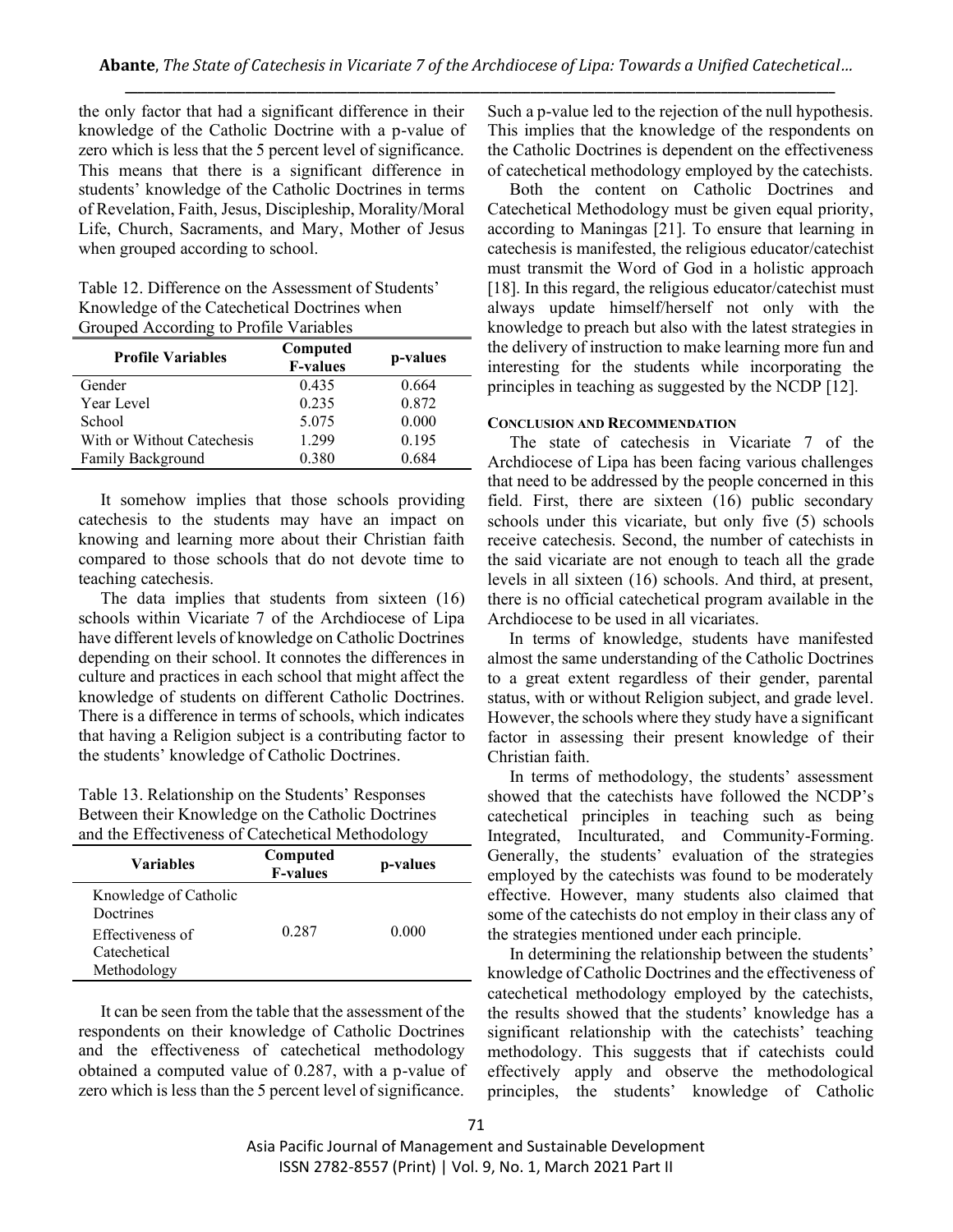Doctrines would likewise increase.

With the gained insights from the results of the study, the researcher came up with the unified catechetical program for the secondary public schools in Vicariate 7 of the Archdiocese of Lipa.

Catechesis aims to send-forth the Word of God to inform, to form, and to transform students. These are different ways on how to deliver it in a creative and meaningful way. In public schools, catechesis has been continuously facing challenges in different aspects. Such challenges are addressed to the Bishop/Archbishop, parish priests, and catechists so they design plans that would meet the needs of the students and the catechists themselves.

Having a concrete plan of activities and lessons to be taught is necessary to fulfill the ministry of catechizing, especially in a classroom setting. The learning process provided in the catechetical program helps the catechists apply appropriate strategies and techniques in teaching the Catholic Doctrines to the students.

Since the recipients of the catechetical program are students from public secondary schools, it is highly applicable to use the vernacular language to help not only the catechists carry out the lessons better, but to help students understand the Catholic Doctrines easier so that it makes more sense in their lives.

To deliver the catechetical program meaningfully, a series of catechetical seminars or training for the catechists will be conducted to discuss its content and methodology. Such seminars and training will give the catechists an overview of the topics that they will teach for each year level. Catechists will also familiarize themselves with various methodologies that they could apply in teaching to meet the needs of the students.

Since the study focused on the challenges in the classroom setting, future researchers who will conduct the same study may include other concerns in catechesis such as administrative issues and catechists' concerns. Moreover, they may also re-articulate the catechetical program, particularly by examining its contents and methodology. They may include a wider scope or other areas in the Catholic Doctrines which were not included in the present program.

The Bishop/Archbishop, parish priests, coordinators, and catechists may collaborate to discuss the necessary support needed in the implementation of the program, such as financial support. The program is recommended to be implemented for four, years and will be evaluated annually by the assigned committee in this field. Necessary comments and suggestions by the persons-incharge will be used in modifying and enriching the contents of the said program.

To further enhance the findings of this study, future researchers may use other tools in assessing or measuring the knowledge of the students in Catholic Doctrines, as well as the effectiveness of Catechetical Methodology. Likewise, researchers may look at other areas of concern that cater to the development of catechesis in public schools.

#### **REFERENCES**

- [1] Moran, G. (2012). Crisis of faith and youth, URL: Retrieved from https://ejournals.bc.edu/ojs/index. php/ctsa/article/view/2611, April 12, 2016.
- [2] National Catechetical Directory for the Philippines. (2007). Manila: Daughters of St. Paul.
- [3] Roche, J. L. (2004). The enduring legacy of the CCC and the CFC, URL: http://ecccewebsite.com/Consultation/roche.html, April 13, 2016.
- [4] Baring, R. (2010). A new approach to catechesis: involving students in catechetical education in the Philippines. International Studies in Catholic Education, Education, 2:2,176-192, DOI: 10.1080/19422539.2010.504027.
- [5] Catholic Bishop's Conferences in the Philippines' (CBCP). Position Paper on the Synod Theme Catechesis in our Time. (1977), URL: http://cbcponline.net/v2/?p=213, April 13, 2016.
- [6] Evangelii Gaudium. (2003). Vatican City: Vatican Press.
- [7] Phan, P. (1999). Catechesis as an Instrument of Evangelization: Reflections from the Perspective of Asia. East Asian Pastoral Review 2002, URL: http://www.eapi.org.ph/resources/eapr/east-asian pastoral-review-2002/2002-2-3/catechesis-as-aninstrument-of-evangelization-reflections-from-theperspective-of-asia/, April 13, 2016.
- [8] Catholic Bishop's Conferences in the Philippines' (CBCP). Pastoral Letter on the Era of the New Evangelization. (1987). URL: http://cbcponline.net/v2/?p=4013, April 13, 2016.
- [9] Catechism of the Catholic Church. (1994). Manila: Word & Life Publications.
- [10] Catechesi Tradendae. (2003). Vatican City: Vatican Press.
- [11] General Directory of Catechesis. (1997). Philippines: Paulines Publishing House.
- [12] Catechism for Filipino Catholics. (1997). Manila: Word & Life Publications.
- [13] Baker, J. (1995). Jesus will come to judge the living and the dead, URL: https://www.catholiceducation.org/en/culture/catholiccontributions/jesus-will-judge-the-living-and-thedead.html, December 5, 2017.